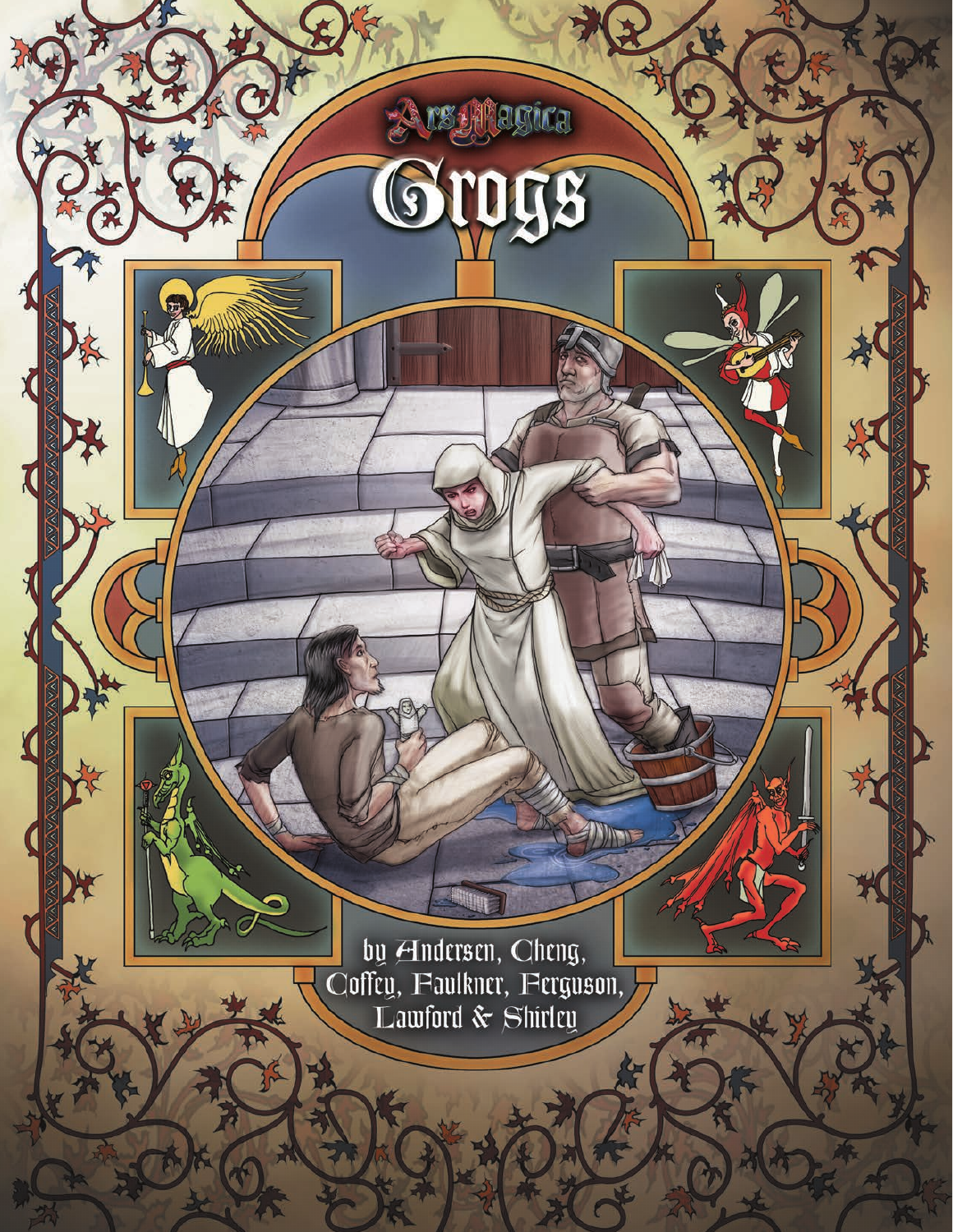## *Credits*

**AUTHORS:** Mark Shirley (Chapters 1–5, Corpse-Thief, Jack-ofall-Trades, Misguided Mystic, Horses & Hounds); Christian Rosenkjaer Andersen (Bodyguard Maidservant, Bull, Farrier), Evangeline Cheng (Parent of a Gifted Child), Camo Coffey (Animal Trainer), Mark Faulkner (Almogavars), Timothy Ferguson (Ex-Prostitutes, Time-Lost Witnesses), Mark Lawford (Advisor, Confessor, Craftsman, Failed Apprentice, Murderer, Refugee Librarian, Role-Bound Ferryman, Street Thug)

**DEVELOPMENT, EDITING, & PROJECT MANAGEMENT:** David Chart **LAYOUT & ART DIRECTION:** Michelle Nephew

**PROOFREADING & ART DIRECTION ASSISTANCE:** Jessica Banks **PUBLISHER:** John Nephew

**COVER ILLUSTRATION:** Grey Thornberry

**INTERIOR ART:** Jason Cole, Alan Dyson, Jeff Menges, and Grey Thornberry; additional art from *1300 Real and Fanciful Animals, Castles, Doré's Illustrations of the Crusades, Full-Color Knighs & Armor, Medieval Costumes and Fashion, Medieval Life and People, Medieval Life Illustrations,* and *Treasury of Medieval Illustrations* published by Dover Publications, Inc.; also Quennell, Marjorie & CHB, *A History of Everyday Things in England,* NY: Charles Scribner's Sons, 1918.

**ARS MAGICA FIFTH EDITION TRADE DRESS:** J. Scott Reeves **PUBLISHER'S SPECIAL THANKS**: Jerry Corrick & the gang at the Source.

- **FIRST ROUND PLAYTESTERS:** Jason Brennan, Justin Brennan, Elisha Campbell, Robert Major; Chris Jensen-Romer, Kevin Sides, Luke Price, Tom Nowell, Lloyd Graney; Donna Giltrap, Malcolm Harbrow, Aaron Hicks, Richard Love; Christian Andersen, Pelle Kofod
- **SECOND ROUND PLAYTESTERS:** Leon Bullock, Peter Ryan, Chris Barrett; Christoph Safferling, Jan Sprenger; Sheila Thomas

#### **AUTHOR BIOGRAPHIES**

**Christian Rosenkjaer Andersen** works in the business of consultant engineering with HVAC systems. He lives near Aarhus in Denmark with his patient wife, silly cat, and fantastic little boy — to all of whom his work is dedicated. He is well into his second decade of gaming, but new to the world of writing.

**Evangeline Cheng** is new to writing in the world of **Ars Magica**. She dedicates this book to her partner in crime, Mark, who also does double duty as her husband and ideas bounce-board. She may be bribed with chocolate and red handbags.

**Camo Coffey** plays far too many games and occasionally pretends to work. He is a player in Mark Shirley's ongoing Northumbrian saga. Since encountering Camo, Mark no longer attempts to predict how his players will behave. Since encountering his botch dice, neither does Camo. His magus, Hygwald Veritas, suffers from the Major Supernatural Flaw, Played By Camo; and he deserves everything he gets.

**Mark Faulkner** is a chef at Excalibur nightclub in Chicago. He has been gaming since he was in grade school, and has been an avid **Ars Magica** fan for several editions now. His other hobbies include studying history, comic books, and learning how to DJ.

**Timothy Ferguson** is an Australian librarian. He'd like to dedicate this book to his wife, Linda.

A natural-born grog, **Mark "which draft are we on" Lawford**  found an affinity with many of the grogs he contributed to this book. But he's happy to let those who know him best decide which ones. He still lives in Eastbourne, where his keyboard is under constant threat from Asparagus and Dexter, two conniving cats sent by their faerie master to disrupt his life's work.

**Mark Shirley** ("Not that Mark, the other Mark") is a grog who has specialized in Profession: Biomathematician, much to the detriment of his Philosophiae (zoology) Ability; but he is really working on his Craft: **Ars Magica** Sourcebooks. This book is in honor of all the vanguards he has seen buried over the years.



**Ars Magica** players participate in a thriving fan community by subscribing to email discussion lists (like the Berkeley list), compiling archives of game material (such as Project Redcap), maintaining fan-created web sites, and running demos through Atlas Games' Special Ops program. To learn more, visit www.atlas-games.com/ArM5. You can also participate in discussions of **Ars Magica** at the official Atlas Games forums located at forum.atlas-games.com.

Copyright ©2012–2013 Trident, Inc. d/b/a Atlas Games. All rights reserved. Reproduction of this work by any means without written permission from the publisher, except short excerpts for the purpose of reviews, is expressly prohibited.

**Ars Magica**, Mythic Europe, and Charting New Realms of Imagination are trademarks of Trident, Inc. Order of Hermes, Tremere, and Doissetep are trademarks of White Wolf, Inc. and are used with permission.

Digital Version 1.0

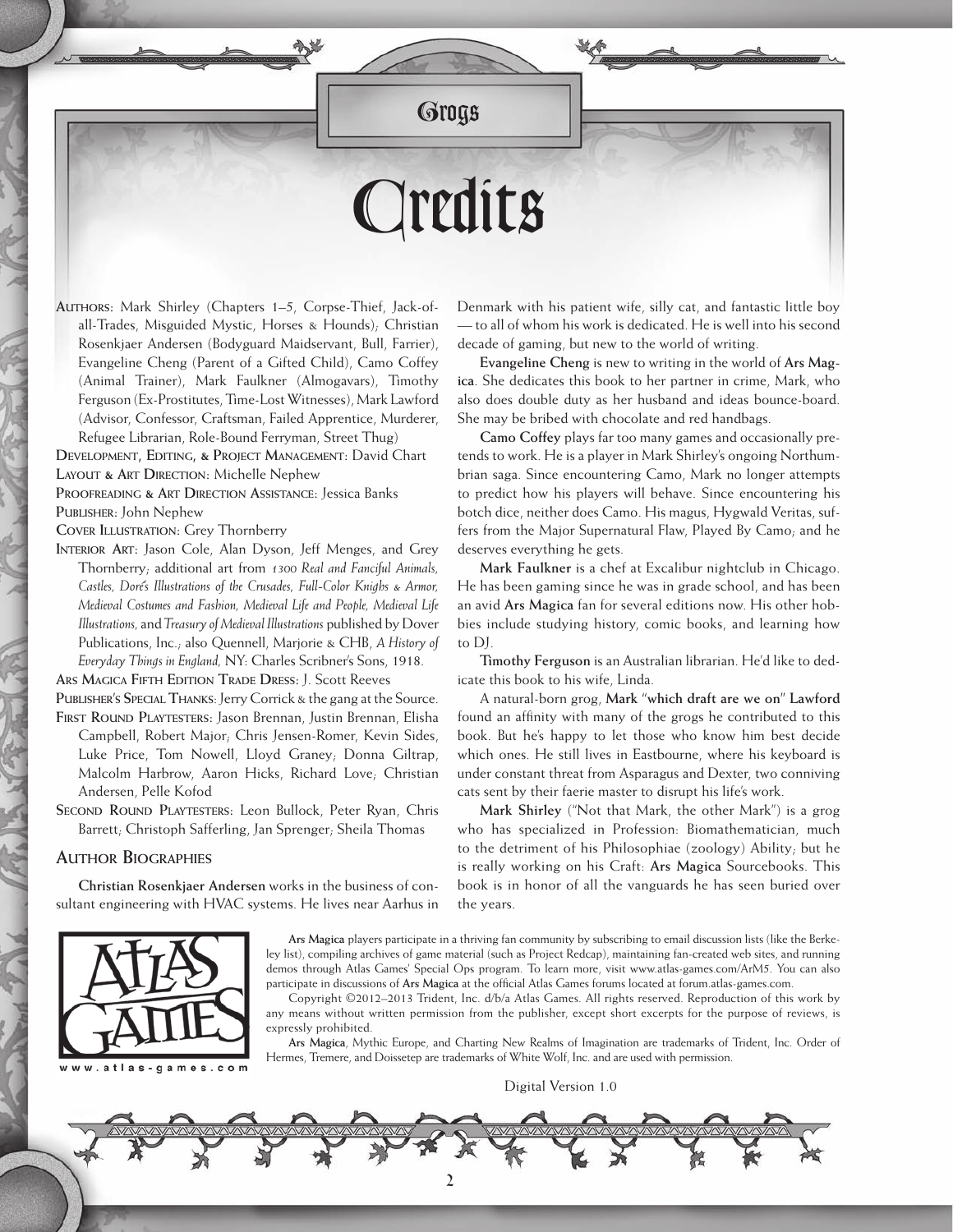小半

美

# *Contents*

### *Introduction 6*

## *Grogs in the Covenant 8*

| Personal Servants  8                     |  |
|------------------------------------------|--|
| The Chamberlain 10                       |  |
| Specialists  11                          |  |
|                                          |  |
| The Steward 11                           |  |
|                                          |  |
| The Turb Captain  13                     |  |
| Unit Sergeants 13                        |  |
| The Drill Sergeant 14                    |  |
| Other Military Ranks 14                  |  |
| <b>ORGANIZATION OF COVENANT GROGS 14</b> |  |
| Hierarchy 15                             |  |
| A Noble Household  15                    |  |
| Military Hierarchy  16                   |  |
|                                          |  |
| Family Groups 16                         |  |
| Ethnic Groups 16                         |  |
| Divided by Location 17                   |  |
|                                          |  |
| Professional Guilds 17                   |  |
|                                          |  |
| No Formal Structure  19                  |  |
| THE LIFE OF A GROG  19                   |  |
|                                          |  |
| The Watches21                            |  |
| Sentry Duty 21                           |  |
|                                          |  |
| Duties for Specialists                   |  |
| and Servants  22                         |  |
|                                          |  |
| Free Time 23                             |  |

| Rewards23                        |  |
|----------------------------------|--|
| Improved Rations  23             |  |
| Pay and a Half23                 |  |
| Improved Equipment 24            |  |
| Promotion in Rank 24             |  |
| Punishments24                    |  |
|                                  |  |
| Relegation to Inferior Duties 24 |  |
| Reduction of Rations  24         |  |
|                                  |  |
| Reduction in Rank  25            |  |
|                                  |  |
|                                  |  |
| Fustuarium 25                    |  |
| Accommodation 25                 |  |
|                                  |  |
| Retirement  26                   |  |
|                                  |  |
|                                  |  |

## *Grogs Alone 27*

| THEMES FOR GROG STORIES 27 |
|----------------------------|
|                            |
| Routine Duties28           |
| Plot Staging, Development, |
| and Exposition28           |
| Light Relief 29            |
| History Intervenes29       |
| Epic Battles 30            |
| Personal Stories 31        |
| PLANNING GROG STORIES  31  |
| Story Genres32             |
| Action/Adventure  32       |
|                            |
| Creature Feature  32       |
|                            |
|                            |
|                            |
|                            |
| The Beginning 34           |
| Where Are the Magi?  34    |
| The Middle35               |
|                            |
|                            |
| Obstacles  36              |

| The Showdown  36            |  |
|-----------------------------|--|
| Magus Ex Machina 36         |  |
| Rocks Fall, Everyone Dies36 |  |
|                             |  |
|                             |  |
| A Town Saga37               |  |
| An Academic Saga38          |  |
| A Monastic Saga39           |  |
| A Mercenary Saga40          |  |
| A Noble Saga41              |  |
| A Redcap Saga42             |  |
|                             |  |

### *Grogs in Stories 44*

| Dux, the Leader44                 |
|-----------------------------------|
| Optio, the 2nd in Command45       |
| Antesignanus, the Vanguard 45     |
| Immune, the Specialist45          |
| Signifer, the Legate46            |
| EQUIPPING THE GROGS 46            |
| Equipment Bonuses 47              |
| Encumbrance and Load 47           |
| ROLES IN STORIES  48              |
|                                   |
|                                   |
|                                   |
| Guides and Messengers 51          |
|                                   |
| Representatives53                 |
| Gaining Information 53            |
|                                   |
| Purchasing Supplies for Travel 54 |
| Arranging Accommodation 54        |
| Translation 54                    |
|                                   |
| Making Personality Trait Rolls56  |
| Growing Used to The Gifted56      |
| ADVANCED GROUP COMBAT  56         |
| The Leader's Actions56            |
| Morale and Discipline 57          |
|                                   |
|                                   |
| Disordered Groups 57              |
| Routed Groups  57                 |

*3*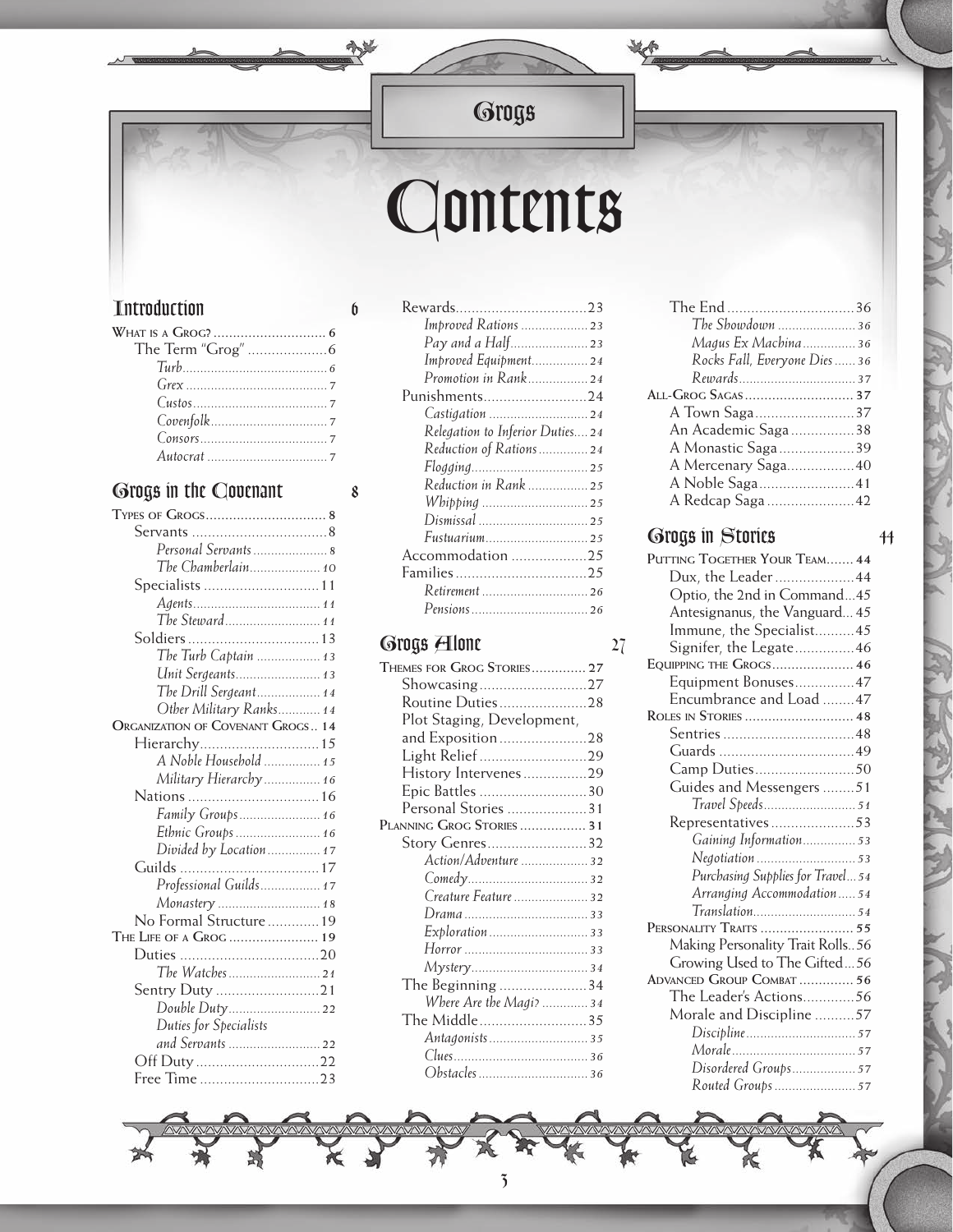| Rallying a Group  57          |    |
|-------------------------------|----|
| Groups With No Leader  58     |    |
| <b>INJURY AND DEATH 58</b>    |    |
| Battlefield Injuries58        |    |
|                               |    |
|                               |    |
| Magical First Aid  59         |    |
| The Death of a Grog59         |    |
| Remembrance 60                |    |
|                               |    |
| Creating $\&$                 |    |
| <b>Maintaining Grogs</b>      | 61 |
|                               |    |
|                               |    |
| Gaining New Flaws 61          |    |
| Gaining Flaws                 |    |
| Through Mishaps  62           |    |
| Gaining Flaws                 |    |
|                               |    |
| Through Actions  62           |    |
| Gaining Flaws                 |    |
|                               |    |
| Gaining New Virtues62         |    |
| Gaining Virtues               |    |
| Through Magic  63             |    |
| Gaining Virtues               |    |
|                               |    |
|                               |    |
| Gaining Virtues               |    |
|                               |    |
|                               |    |
| Character Transformation63    |    |
|                               |    |
|                               |    |
|                               |    |
|                               |    |
|                               |    |
| Aging, the Easy Way 65        |    |
|                               |    |
|                               |    |
| Effects of Aging              |    |
|                               |    |
|                               |    |
|                               |    |
| Training Packages67           |    |
| Grog Backgrounds 68           |    |
| Career Training Packages  68  |    |
| Advocate (Academic or None)68 |    |
|                               |    |
|                               |    |
|                               |    |
|                               |    |
| Churchman (Academic) 69       |    |
|                               |    |
|                               |    |
|                               |    |
| Cultist (Arcane) 69           |    |
| Cunning Man (Arcane)  69      |    |
|                               |    |
| Failed Apprentice 69          |    |
|                               |    |
|                               |    |
|                               |    |
|                               |    |

办

| Magician (Arcane) 70               |
|------------------------------------|
|                                    |
|                                    |
| Natural Philosopher (Academic). 70 |
| Pikeman (Martial) 70               |
| Physician (Academic) 70            |
|                                    |
|                                    |
|                                    |
| Scribe (Academic) 71               |
| Sentry (Martial) 71                |
|                                    |
|                                    |
|                                    |
| Student (Academic) 71              |
| Teacher (Academic) 71              |
|                                    |
| Theologian (Academic) 71           |
|                                    |
|                                    |
|                                    |
| Non-Career Training Packages 72    |
|                                    |
|                                    |
|                                    |
|                                    |
|                                    |
|                                    |
|                                    |
|                                    |
|                                    |
|                                    |

## *New Virtues & Flaws 74*

| Almogavar 74                   |
|--------------------------------|
|                                |
| Craft Guild Training  74       |
|                                |
|                                |
|                                |
| Hermetic Experience  75        |
|                                |
| Master of (Form) Creatures  75 |
| Master of Kennels 76           |
|                                |
| Minor Enchantments  76         |
|                                |
| Pack Leader / Natural Leader76 |
|                                |
|                                |
| Bound to (Role) Role 76        |

*4*

| Careless with (Ability)77      |
|--------------------------------|
| Companion Animal  78           |
|                                |
|                                |
|                                |
|                                |
| A Deal with the Devil 78       |
| Devoted Parent/Child  79       |
|                                |
|                                |
| Fish Out of Water (Terrain) 80 |
|                                |
| Foreign Upbringing 80          |
|                                |
| Hallucinations 80              |
| Imagined Folk                  |
| Tradition Vulnerability 80     |
| Independent Craftsman 81       |
|                                |
| Lingering Injury  81           |
| Magical Fascination  81        |
| Manifest Sin  81               |
| Master of None  81             |
| Necessary (Realm) Aura         |
|                                |
| Night Terrors  82              |
| Pack Mentality 82              |
|                                |
| Poor Living Conditions 83      |
| Primitive Equipment 83         |
| Raised in the Gutter 83        |
| (Realm) Stigmatic  83          |
| Restricted Learning  83        |
|                                |
| Savantism  84                  |
| Sleep Disorder  84             |
| Stuck in His Ways 84           |
| Susceptible to Warping84       |
| Uncertain Faith 84             |
| Uncontrollable Strength85      |
| Uninspirational 85             |
|                                |
|                                |
| Unspecialized 85               |
| Viaticarus 85                  |
| Warped by Magic 85             |
| Weak Personality 85            |
| Worthless Abilities 86         |

#### *Grog Templates 87*

| General Background 87     |  |
|---------------------------|--|
| Character Creation88      |  |
| Advisor as Companion 90   |  |
|                           |  |
| General Background 90     |  |
| Character Creation92      |  |
| Almogavar as Companion 92 |  |
|                           |  |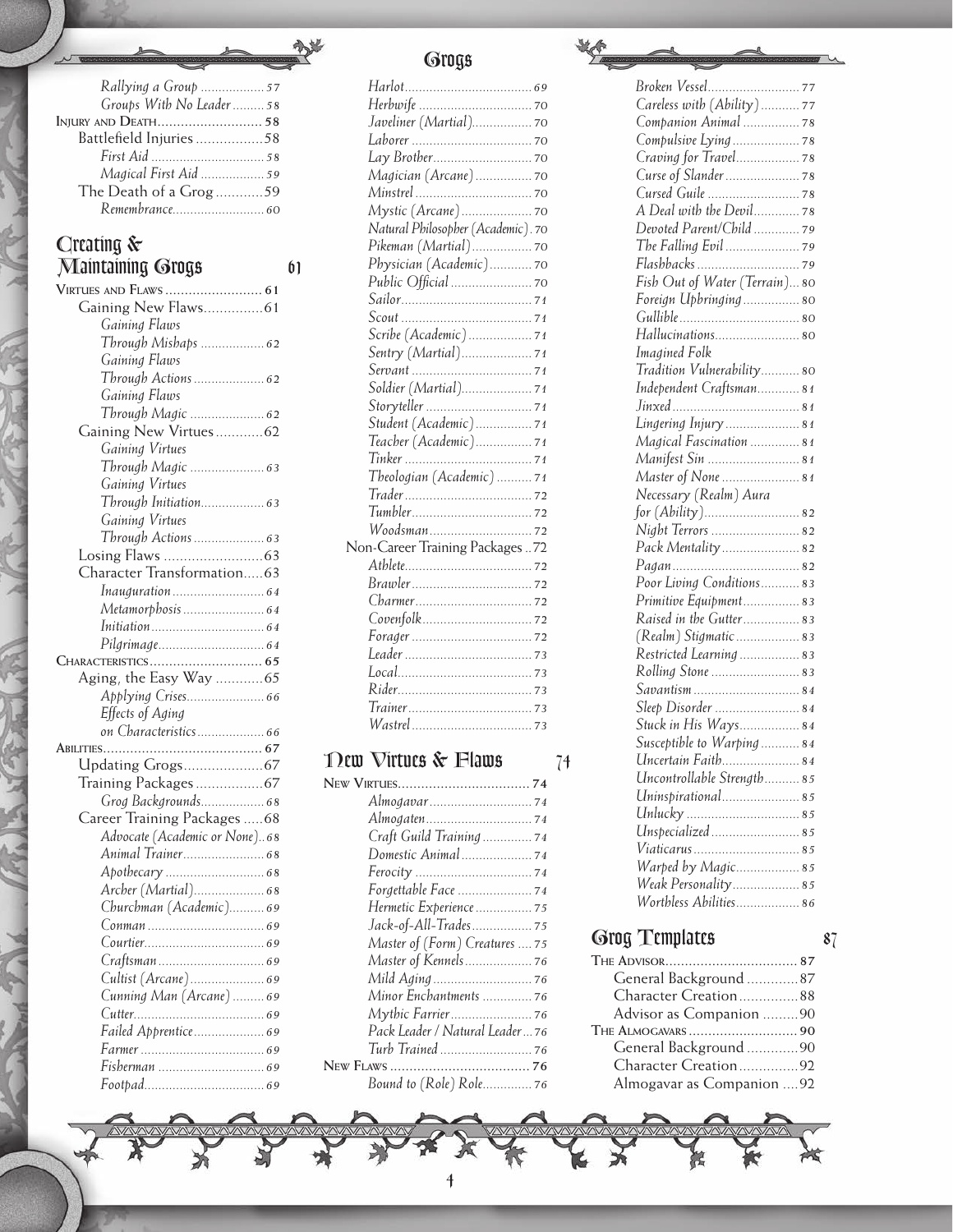

| The Role-Bound Ferryman  128 |
|------------------------------|
| General Background  128      |
| Character Creation 129       |
| THE STREET THUG  130         |
| General Background  130      |
| Character Creation 131       |
| Street Thug as Companion133  |
| TIME-LOST WITNESSES  133     |
| General Background  133      |
|                              |
| Character Creation 134       |
| Time-lost Witness            |
| as Companion 136             |
| HORSES & HOUNDS  136         |
| Disadvantages Inherent       |
| in Playing an Animal 137     |
| General Background  138      |
| Character Creation 138       |
| Animals as Companions  139   |
|                              |

| <b>BRIEF GROG CONCEPTS  139</b> |
|---------------------------------|
| The Accursed 140                |
| The Barbarian  140              |
| The Coastal Raider 140          |
| The Coward 140                  |
| The Disenfranchised Knight 140  |
| The Field Chirurgeon  140       |
|                                 |
| The Ghost  141                  |
|                                 |
| The Laboratory Assistant142     |
| The Loyal Watchman142           |
| The Officer 142                 |
| The Poisoner  142               |
| The Robber 143                  |
| The Sailor  143                 |
|                                 |
|                                 |

## *List of Inserts*

|                                       | Tr             |
|---------------------------------------|----------------|
|                                       | St             |
| Story Seed: Understairs Rivalry  8    | St             |
| The Covenant Rolls  10                | $\overline{C}$ |
|                                       | St             |
|                                       | Aş             |
| Accelerated Group Training 14         | С              |
| Story Seed: Tough at the Top  15      | W              |
| Story Seed: Family Business  16       | С              |
| Story Seed: Lack of Guild Funds 17    | T <sup>1</sup> |
| Story Seed: The Guild Contest 18      | Sι             |
| Rivalries and Tension 19              | Sι             |
|                                       | T1             |
| Switching Storyguides  27             | A              |
| Story Seeds: Showcasing 28            | T1             |
| Story Seeds: Routine Duties 28        | $\mathsf{A}$   |
| Story Seeds: Light Relief 29          | A <sub>1</sub> |
| Story Seeds: Staging 29               | <b>B</b> c     |
| Story Seeds: History  30              | Bι             |
| Story Seeds: Epic Battles  30         | T              |
| Story Seeds: Personal Stories 31      | С              |
|                                       | N              |
| A Town-based Saga: Toulouse 37        | P <sub>f</sub> |
| An Academic Saga:                     | С              |
| The Hidden Coven  39                  | С              |
| A Monastic Saga:                      | С              |
| The Priory of St. Nerius  39          | E              |
| Military Units in the 13th Century 40 | Sa             |
| A Noble Saga:                         |                |
| A Quiet Place in the Country 41       | Fa             |
| A Mercenary-Based Saga:               | N              |
| The Monjoie Company 41                | Fa             |
| A Redcap Saga: The Hermetic Agency 42 | Ja             |
| Commanding Larger Groups  44          | М              |
|                                       | М              |
|                                       | St             |
| Encumbrance and Ability Use 47        |                |
|                                       | N              |
| Expanded Encumbrance Table  48        | Rσ             |
| Weight of Common Materials  48        | R <sub>0</sub> |
| Story Elements: Sentry Duty 49        | St             |
|                                       | Tì             |
|                                       | Н              |
|                                       | A <sub>1</sub> |
|                                       |                |

| Story Elements: Guides and Messengers 52  |  |
|-------------------------------------------|--|
| Story Elements: Representing Magi 55      |  |
|                                           |  |
|                                           |  |
|                                           |  |
| Childhood Training Packages  66           |  |
| Wealthy and Poor Characters  68           |  |
|                                           |  |
|                                           |  |
| Summary of New Virtues  75                |  |
|                                           |  |
| The Role of the Advisor as Grog  87       |  |
| Advisor Story Seeds  89                   |  |
|                                           |  |
|                                           |  |
| Animal Trainer Story Seeds 95             |  |
| Bodyguard Maidservant Story Seeds96       |  |
|                                           |  |
| The Practice of Confession 101            |  |
| Confessor Story Seeds  102                |  |
| New Arcane Ability: Craft Poppets  103    |  |
| Preserving Arcane Connections 103         |  |
| Corpse-Thief Story Seeds 105              |  |
|                                           |  |
|                                           |  |
| Ex-Prostitute Story Seeds 111             |  |
| Saint Mary Magdalene:                     |  |
| A Note For Players  112                   |  |
| Failed Apprentice Story Seeds  114        |  |
| New Ability: Craft: Farrier (General) 115 |  |
| Farrier Story Seeds  116                  |  |
| Jack-of-All-Trades Story Seeds 118        |  |
| Misguided Mystic Story Seeds 121          |  |
| Murderer Story Seeds 122                  |  |
| <b>Story Seeds for Parents</b>            |  |
| of a Gifted Child  124                    |  |
| New Spell: The Librarian's Buckle 126     |  |
| Refugee Librarian Story Seeds  127        |  |
| Role-Bound Ferryman Story Seeds 130       |  |
| Street Thug Story Seeds 132               |  |
| Time-Lost Witnesses Story Seeds 134&135   |  |
| Horses & Hounds Story Seeds  137          |  |
|                                           |  |

*5*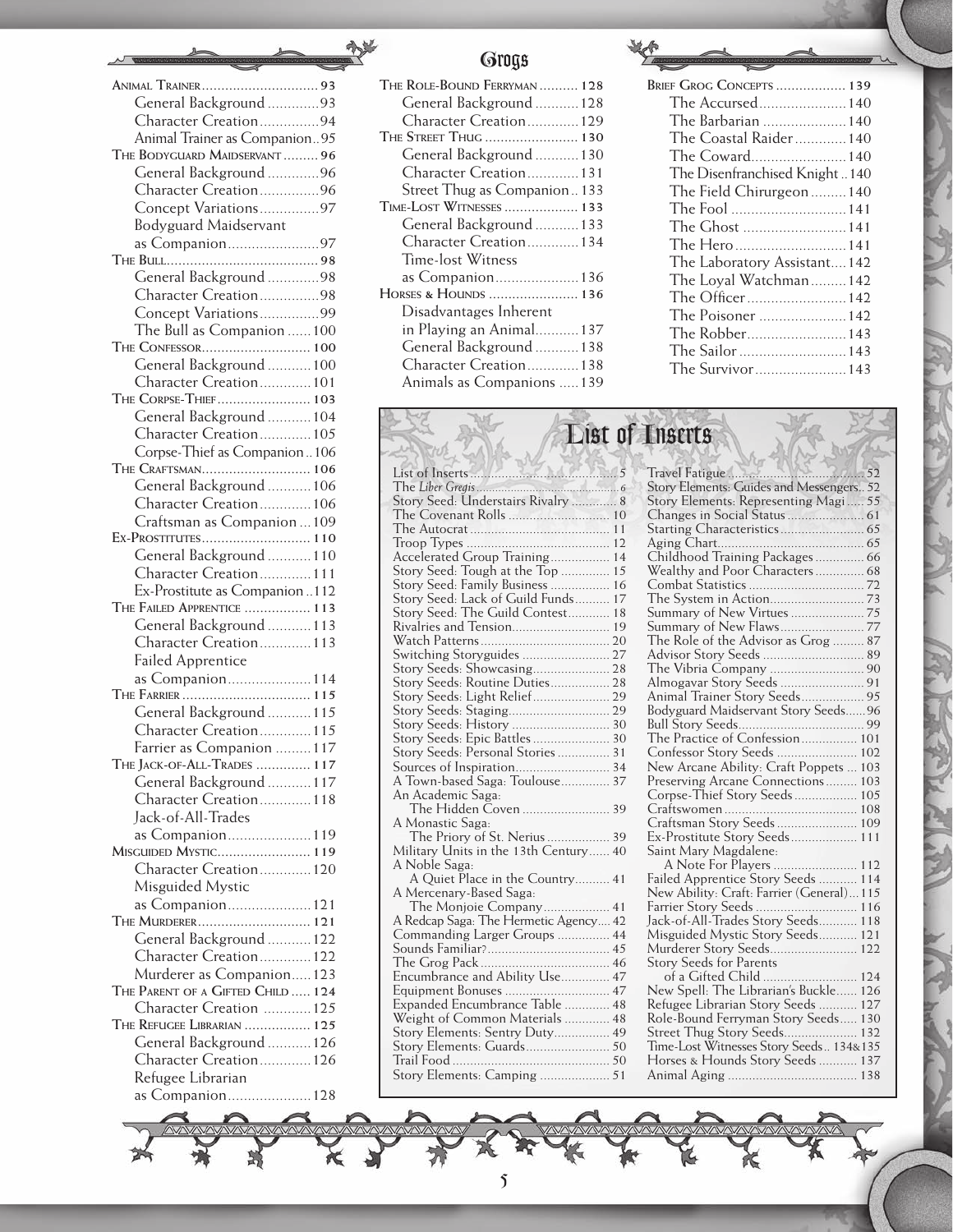*Chapter One*

## *Introduction*

Welcome to *Grogs*! In this book you will find a wealth of information and character ideas to bring life to that most overlooked and underused of characters — the grog. The first half of the book is devoted to telling stories about grogs, whether they are at the covenant, adventuring alone, or involved in stories with magi and companion characters. There is also a chapter devoted to the quick creation and maintenance of grog characters so that a troupe can support a fair number without being burdened with their upkeep. The second half of the book consists of a large number of character concepts to bring life to your turb. Each is presented with a number of character options, including at least one new General or Supernatural Flaw to make grog characters more interesting. Every character concept has

a handful of story ideas, including at least one explaining why such a grog might join up with a covenant.

## *What is a Grog?*

Equating "grog" with "soldier" is an easy habit to fall into, since the principle use of a covenant's non-magus inhabitants is to defend the magi against mundane threats. However, grogs can be any kind of minor character that has a support role: craftsmen, scholars, and so forth. This book presents a large number of ideas and archetypes that address all varieties of grogs.

## *The Term "Grog"*

There are various origin stories for the term "grog," which seems to be a word coined by the Order of Hermes. The most commonly held opinion is that it has its origins at Arae Flaviae, the first multi-House covenant. At this covenant, the men and women who accompanied the magi when they journeyed from home were called *viri gregis* (meaning "men of the band," singular *vir gregis*). This became corrupted, so the story goes, by a hard-of-hearing captain and the non-Latin speaking covenfolk into "grog." The term was spread around the Order through the *liber gregis* (see insert). Other terms entered the Hermetic vernacular at the same time: turb, custos, and consors.

## *The Liber Gregis*

The *liber gregis* is a collection of the wisdom of Beorhtric of Saxony, the grog captain at Arae Flaviae. When it became apparent that the doughty Beorhtric was getting on in years, the magi assigned a scribe to follow him around and make a record of his wisdom, in preparation for the day that he would need to be replaced. These notes were then compiled into a book by an unnamed scribe. How much of the book is actually derived from Beorhtric and how much was added by the scribe is unknown. The book had no formal title, but it became known as the *liber gregis* as copies of it were made and widely circulated within the Order of Hermes.

Some of Beorhtric's wisdom can be found in the following pages. If you wish to include a copy of the book in a covenant's library, it can be considered to be a tractatus on Leadership of Quality 9.

#### **TURB**

The *turb* is a term used to refer to the fighting force of a covenant, the sum total of its warriors. Some put the origin of the word with the same captain that gave the Order "grog," who shortened the Latin *contubernium* (meaning a squad of eight legionaries who shared a tent and cooking fire). The word has become conflated with *turba*, meaning "mob;" and this has become the word most commonly used in the modern Order of Hermes to describe its soldiers.